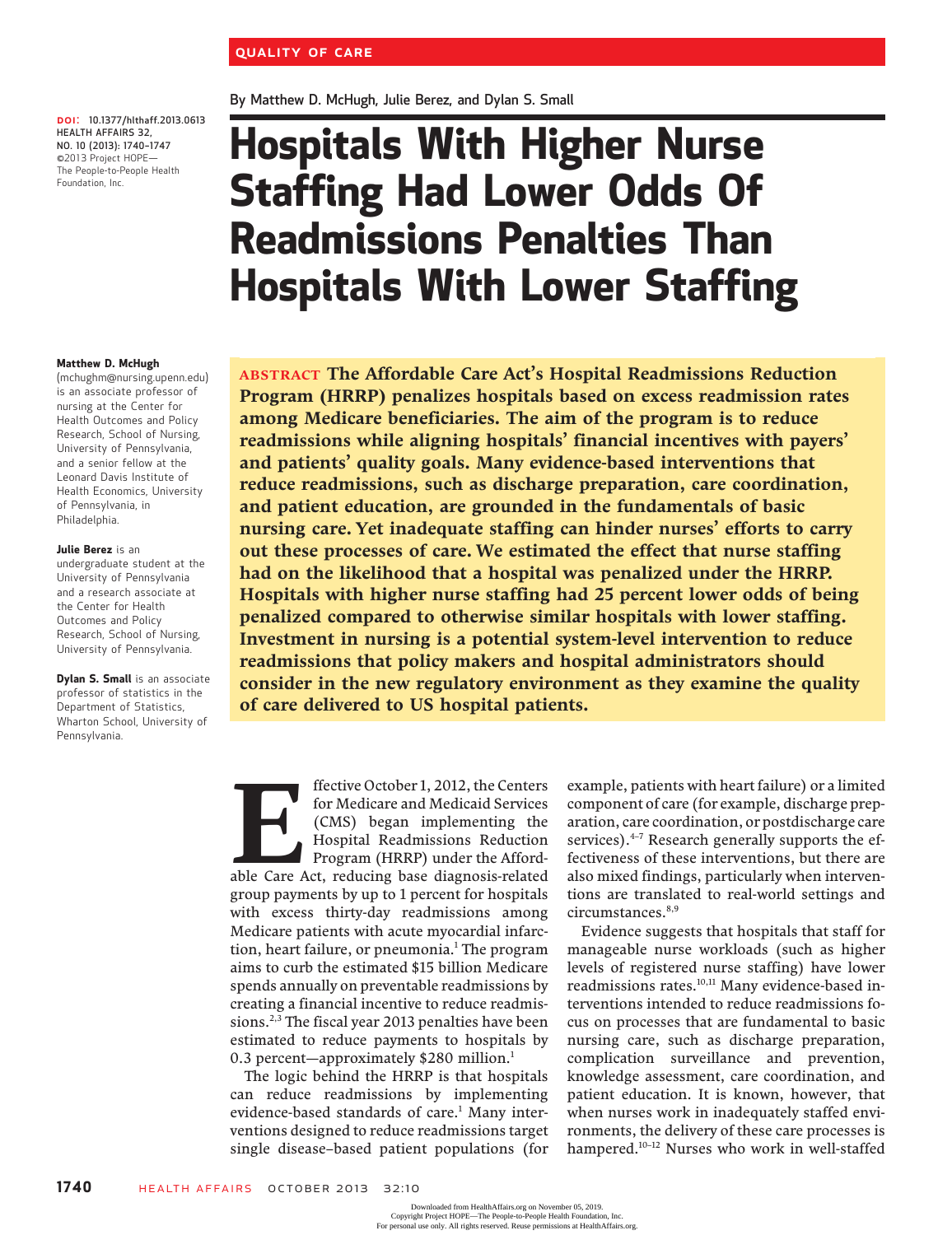hospitals have the time and the resources to more effectively execute the care processes that influence readmissions. They are also better equipped than other nurses to monitor for complications and adverse events $13,14$  that increase readmission risk.15

In this article we examine the relationship between registered nurse staffing levels and hospital performance in the HRRP. By understanding the relationship between nurse staffing and readmissions penalties, hospital administrators will have a clearer picture of the implications of decisions regarding nurses—the principal patient care workforce of the hospital—in the post– Affordable Care Act regulatory environment. Policy makers will be better equipped to consider whether policy alternatives aimed at improving staffing levels, such as patient-to-nurse ratio limits, required staffing committees with documented staffing plans, and mandated public reporting of staffing levels, should be considered when readmissions reduction strategies are being evaluated.

## Study Data And Methods

DATA AND VARIABLES We used the CMS HRRP Supplemental Data File for fiscal year 2013 (March 2013 data release) to identify HRRP penalties. The penalty data were originally released in August 2012 but were revised in September 2012 and again, most recently, in March 2013. Our analyses focused on adult, nonfederal, acute care hospitals. Maryland hospitals are excluded from the program because of Maryland's unique all-payer hospital payment system. Per the HRRP, our sample was limited to hospitals with at least twenty-five cases of heart failure, acute myocardial infarction, or pneumonia between July 1, 2008, and June 31, 2011.

The outcome was based on the readmissions adjustment factor—that is, the percentage by which CMS would reduce each hospital's base diagnosis-related group (DRG) payment. To determine a hospital's adjustment factor, CMS calculates an excess readmission ratio for each of the three conditions as the sum of patients' predicted readmission probabilities divided by expected readmission probabilities. This allows for patient-level risk adjustment for age, sex, and comorbidities based on a National Quality Forum–endorsed methodology. The percentage of payments for excess readmissions out of all payments is calculated, and the readmissions adjustment factor is this value or 1 percent, whichever is less.<sup>1</sup>

We created a binary variable to indicate whether a hospital was penalized or not penalized.We also conducted analyses with an alternative categorization: comparing hospitals that were penalized a full 1 percent to all other hospitals.

Staffing was measured as the ratio of registered nurse hours per adjusted patient day. Data came from the 2009 American Hospital Association Annual Survey. We multiplied fulltime-equivalent registered nurse staffing by 1,768 and divided by adjusted patient days to determine average registered nurse hours per adjusted patient day.16 A shortcoming of this measure is that it includes nurses who work in skilled nursing facilities within a hospital. We included a covariate indicating the presence of a skilled nursing facility in our analysis to account for this.

Research has shown that the readmissions penalties vary by certain hospital characteristics; accordingly, we used numerous data sources to account for these and other potential confounders.17 From the American Hospital Association survey data, we measured hospital size based on the number of set-up and staffed hospital beds. Teaching intensity was the ratio of physician residents or fellows to beds. Market competition was measured using the Herfindahl-Hirschman Index, with market share based on adjusted hospital admissions at the county level. We used binary indicators for not-for-profit or for-profit status and urban or rural location. Hospitals were designated as high-technology hospitals if they performed open heart or organ transplant surgery.We used 2009 Medicare Cost Report data to calculate hospital operating margins as the ratio of total hospital direct patient care revenue to total hospital operating expenses.

Evidence suggests that hospital readmission rates vary based on the racial, ethnic, and socioeconomic status mix of patients served by the hospital.18,19 Linked 2009 Medicare Provider Analysis and Review (MedPAR) and Medicare Beneficiary Annual Summary files were used to determine the proportion of hospital patients who self-identified as black or Hispanic (separately). We also determined the proportion of hospital admissions with Medicaid as the primary payer from the American Hospital Association data. An average composite socioeconomic status indicator for ZIP codes within the hospital service area was derived from Census Bureau's 2006–10 American Community Survey data (see the online Appendix for a more detailed discussion of this variable and its construction). $20$ 

Design Approach And Statistical Analysis We used a matching approach to carry out an "apples to apples" comparison of HRRP penalties between well-staffed hospitals and otherwise similar hospitals with lower staffing levels. A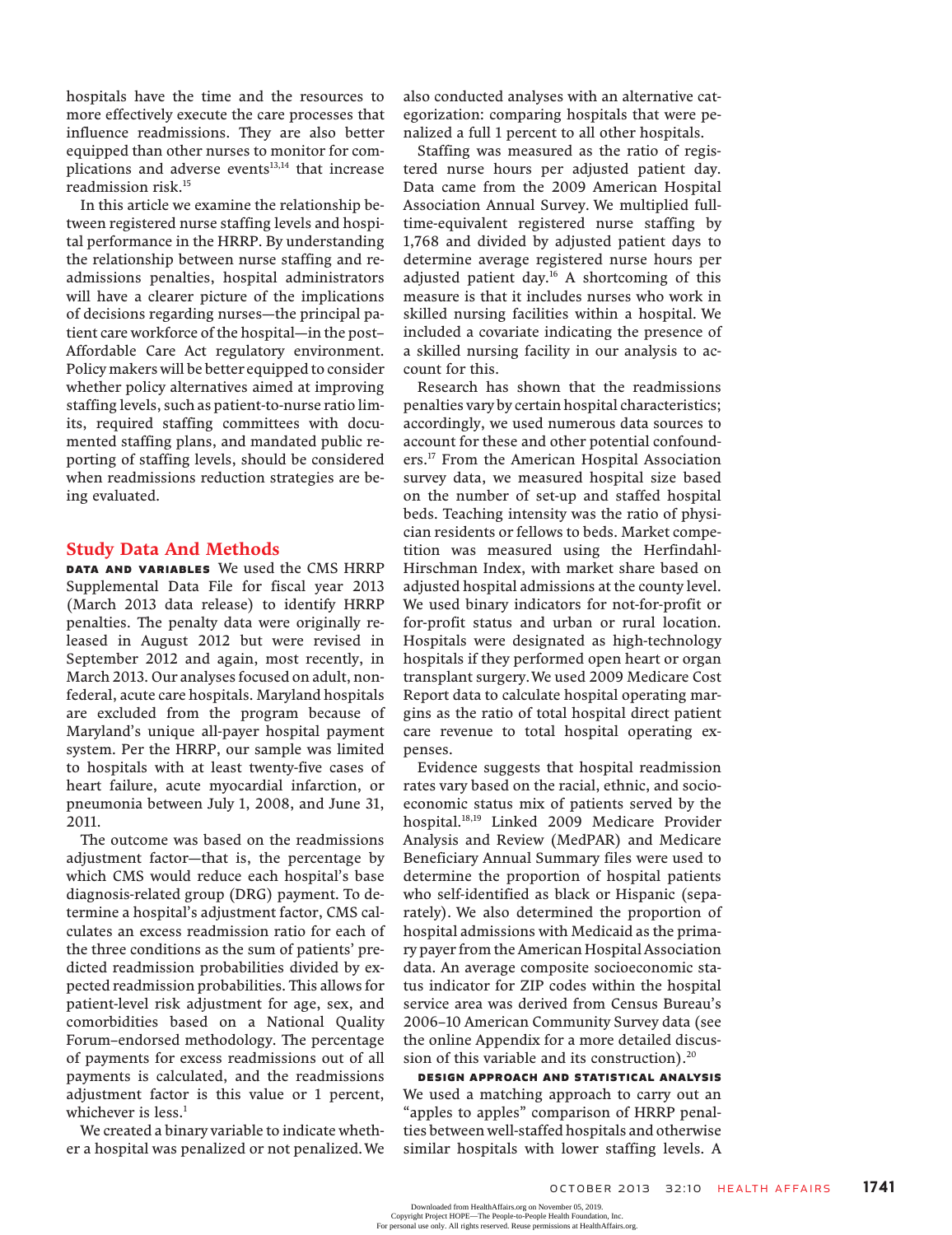common concern with studies on staffing and outcomes is that better-staffed hospitals may differ structurally from and care for different patient populations than hospitals with worse staffing levels. To address this, our outcome was based on a risk-standardized readmission rate. We also matched hospitals on structural and patient-mix characteristics that might account for hospitals' having different staffing levels or readmission rates. This allowed us to compare hospitals that were similar in all respects across covariates but differed significantly in nurse staffing.

To create matched pairs, we categorized hospitals based on five quintiles of our nurse staffing variable.We then used a complex matching algorithm—optimal nonbipartite matching—that allowed us to create the matched pairs that were most similar in terms of their covariates while giving preference to pairings that differed most in nurse staffing (see the Appendix for a discussion of the matching procedure).<sup>20</sup> No pair could have hospitals from the same nurse staffing quintile category, which allowed us to designate the better-staffed hospital in each matched pair as having "high" staffing and the more poorly staffed hospital as having "low" staffing.We used Bo Lu and colleagues'<sup>21</sup> nbpMatching package in<br>the statistical software P the statistical software R.

After determining that our matching procedure achieved the intended goal of creating hospital pairings that were equivalent in all respects except for staffing (see the Appendix for a discussion of balance diagnostics), $20$  we used McNemar's tests and conditional logistic regression to determine the effect of high versus low staffing on the odds of being penalized under the HRRP.We also tested the robustness of our findings by considering alternative specifications and approaches.<sup>20</sup> Finally, we carried out a sensitivity analysis to evaluate how large the effect of an unmeasured factor would need to be to change our conclusions.<sup>22</sup>

## Study Results

Characteristics Of Hospitals And Matched Pairs Beginning with 2,976 hospitals with fiscal year 2013 HRRP and covariate data, we matched 1,413 high-low staffing pairs (2,826 hospitals). Under the HRRP, the distribution of readmissions penalties for the 2,826 hospitals showed the following pattern: 794 hospitals (28 percent) received no penalty, while 251 (9 percent) received the maximum penalty. The majority of hospitals (1,781 hospitals, or 63 percent) were penalized, but by less than the maximum allowable amount. Among those hospitals receiving some penalty but less than the maximum, there was a declining trend, with roughly 40 percent of those hospitals (734 out of 1,781) receiving a penalty in the lower range (up to 0.2 percent), while fewer (136 out of 1,781, or 8 percent) received a penalty at the higher range (0.80– 0.99 percent) (see Appendix Exhibit A for a graphic presentation). $^{20}$ 

Exhibit 1 shows the characteristics of the hospitals before and after matching (see Appendix Exhibit B for standard deviation and percentage data).20 Absolute standardized differences in means less than 10 percent suggests good quality of matching between the high and low group for all covariates.<sup>23</sup> A cross-match statistic<sup>24</sup> of 0.60 ( $p = 1.00$ ) indicates good covariate balance and suggests that if two hospitals with the same balancing score were chosen at random, one would have come from the high staffing group and one from the low staffing group 60 percent of the time—better than the 50 percent probability expected in a randomized control trial.

A concern with matching on a continuous variable such as staffing is that hospitals in the highest nurse staffing category would match only with those in the second-highest staffing category, and so forth. Exhibit 2 shows that we achieved well-distributed pairings across nurse-staffinglevel categories. The majority of our matched pairs differed by more than one nurse staffing level: 64 percent differing by at least two staffing levels, and 23 percent differing by at least three staffing levels. Thus, we achieved excellent matching of hospitals with similar covariate distributions (Exhibit 3), while also achieving very good separation in terms of staffing (Exhibit 4). That is to say, the mean nurse staffing level in the high staffing group was 8.0 registered nurse hours per adjusted patient day versus 5.1 registered nurse hours per adjusted patient day in the low staffing group.

Registered Nurse Staffing Levels And HRRP Performance If we assume that matching removed all bias, then hospitals with higher nurse staffing had 25 percent (odds ratio: 0.75; 95% confidence interval: 0.64–0.89) lower odds of being penalized than their lower-staffed counterparts. When we added controls for residual covariate imbalance, our results were unchanged (OR: 0.75; 95% CI: 0.63–0.88). In a model that compared fully penalized hospitals to all other hospitals, we saw an even bigger effect, which suggests that hospitals with higher nurse staffing had 41 percent (OR: 0.59; 95% CI: 0.44– 0.92) lower odds of receiving the maximum penalty compared to their lower-staffed counterparts. In our primary analyses and all of the alternative specifications of our models, we consistently saw that hospitals with higher nurse staffing levels had significantly lower odds of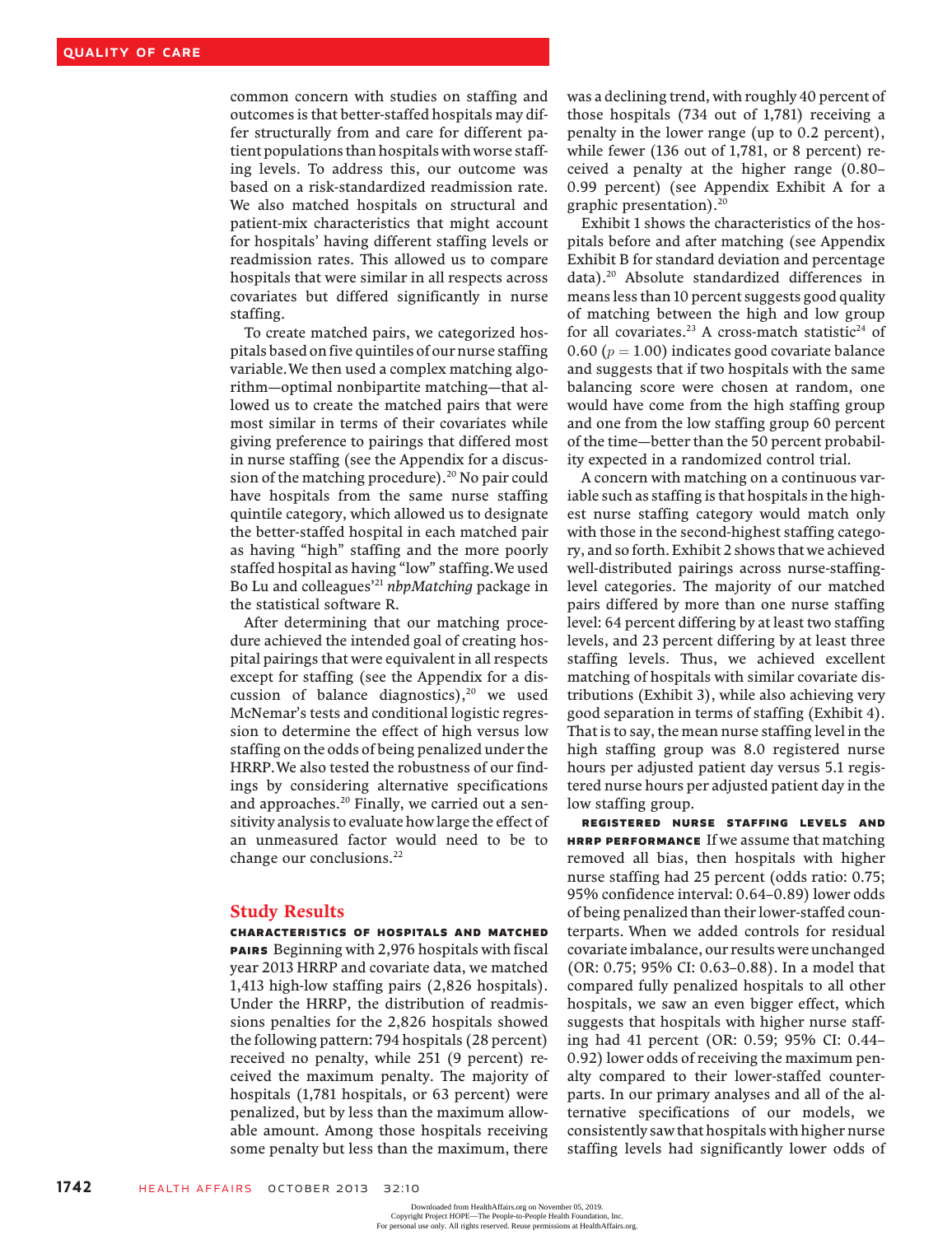#### Characteristics Of US Hospitals Before And After Matching For Analysis

|                                                                                                                                                                                                                                                                     | Before matching (number or mean)                                        |                                                                         |                                                                       | After matching (number or mean)                                       | <b>Standardized difference</b>                              |
|---------------------------------------------------------------------------------------------------------------------------------------------------------------------------------------------------------------------------------------------------------------------|-------------------------------------------------------------------------|-------------------------------------------------------------------------|-----------------------------------------------------------------------|-----------------------------------------------------------------------|-------------------------------------------------------------|
| <b>Variable</b><br>Registered nurse hours per adjusted                                                                                                                                                                                                              | Initial sample<br>$(n = 2,976)$                                         | Analytic sample<br>$(n = 2,826)$                                        | Low staffing<br>$(n = 1,413)$                                         | <b>High staffing</b><br>$(n = 1,413)$                                 | in means (low versus<br>high) (%)                           |
| patient day<br>Balancing score                                                                                                                                                                                                                                      | 6.4<br>$-$ <sup>a</sup>                                                 | 6.5<br>$-$ <sup>a</sup>                                                 | 5.1<br>7,170                                                          | 8.0<br>7,170                                                          | 164.1<br>0.0                                                |
| <b>COVARIATES</b>                                                                                                                                                                                                                                                   |                                                                         |                                                                         |                                                                       |                                                                       |                                                             |
| Number of beds<br>Resident/fellow physicians per bed<br>Operating profit margin<br>Percent black patients<br>Percent Hispanic patients<br>Percent Medicaid mix<br>Socioeconomic status indicator<br>Herfindahl-Hirschman Index<br>Technology level (number)<br>High | 227<br>0.06<br>$-0.02$<br>11.6<br>2.3<br>19.1<br>$-0.7$<br>772<br>1,049 | 224<br>0.05<br>$-0.02$<br>11.6<br>2.4<br>17.7<br>$-0.6$<br>766<br>1,025 | 219<br>0.05<br>$-0.02$<br>11.6<br>2.4<br>17.3<br>$-0.6$<br>802<br>498 | 229<br>0.06<br>$-0.02$<br>11.7<br>2.4<br>18.0<br>$-0.6$<br>729<br>527 | 5.3<br>5.6<br>0.9<br>0.9<br>0.5<br>6.3<br>1.0<br>4.7<br>3.5 |
| Low<br>Ownership (number)<br>For-profit<br>Not-for-profit<br>Geographic location (number)<br>Urban<br>Rural<br>Skilled nursing facility (number)<br>Yes                                                                                                             | 1,927<br>578<br>2,398<br>2,655<br>321<br>485                            | 1,801<br>575<br>2,251<br>2,548<br>278<br>360                            | 915<br>289<br>1,124<br>1,280<br>133<br>167                            | 886<br>286<br>1,127<br>1,268<br>145<br>193                            | 0.4<br>2.3<br>4.5                                           |
| No                                                                                                                                                                                                                                                                  | 2,491                                                                   | 2,466                                                                   | 1,246                                                                 | 1,220                                                                 |                                                             |

source Authors' analysis of data from all 2,976 hospitals with data and analytic sample of 2,826 matched hospitals. Nore Standardized differences represent differences in means in units of standard deviation between the high and low staffing group for each covariate expressed as a percentage. ªThe balancing score for the high and low staffing hospital groups is estimated through the matching process; thus, there are no values prior to matching.

being penalized than similar hospitals with lower nurse staffing levels (see Appendix Exhibit C for all model results).20

We also estimated logistic regression models evaluating the association between our continuous registered nurse staffing measure and the readmissions penalty. We included the same covariates used for matching as statistical controls. Estimates suggest that each additional nurse hour per adjusted patient day was associated with 10 percent lower odds (OR: 0.90; 95% CI: 0.86–0.93) of being penalized. To put this into context, the average difference between hospitals in the low and high staffing groups was 2.9 hours per adjusted patient day. The effect of high versus low staffing was associated with 25 percent lower odds of being penalized using nonbipartite matching.

Finally, because matching and our alternative specifications can account only for confounding factors that we can observe and measure, we evaluated how large the effect of an unobserved covariate would have to be to alter our conclusions. We assessed the point (cutoff value of  $p = 0.05$ ) at which the inference that a high staffing level reduces the odds of penalization could no longer be supported by our data (see Appendix Exhibit D for a graphic presentation).<sup>20</sup>

Our estimates produced curves that allowed us to identify points between the curves that represented an unmeasured confounder whose effect on penalization and staffing would not affect the conclusion that high nurse staffing caused a reduction in penalization risk. In our case, for

### Exhibit 2

Number Of Matched Pairings Of Hospitals, By High And Low Registered Nurse Staffing **Category** 

| Low registered nurse     | High registered nurse staffing hospital groups |     |     |     |             |  |  |
|--------------------------|------------------------------------------------|-----|-----|-----|-------------|--|--|
| staffing hospital groups | 1 (lowest)                                     |     |     |     | 5 (highest) |  |  |
|                          |                                                | 118 | 175 | 126 | 53          |  |  |
|                          |                                                |     | 126 | 201 | 148         |  |  |
|                          |                                                |     |     | 96  | 198         |  |  |
|                          |                                                |     |     |     | 172         |  |  |
|                          |                                                |     |     |     |             |  |  |
|                          |                                                |     |     |     |             |  |  |

**SOURCE** Authors' analysis of matched pairs from data on 2,826 hospitals. NOTE Each cell indicates the number of low staffing/high staffing pairs that were created based on the hospital quintile category of staffing.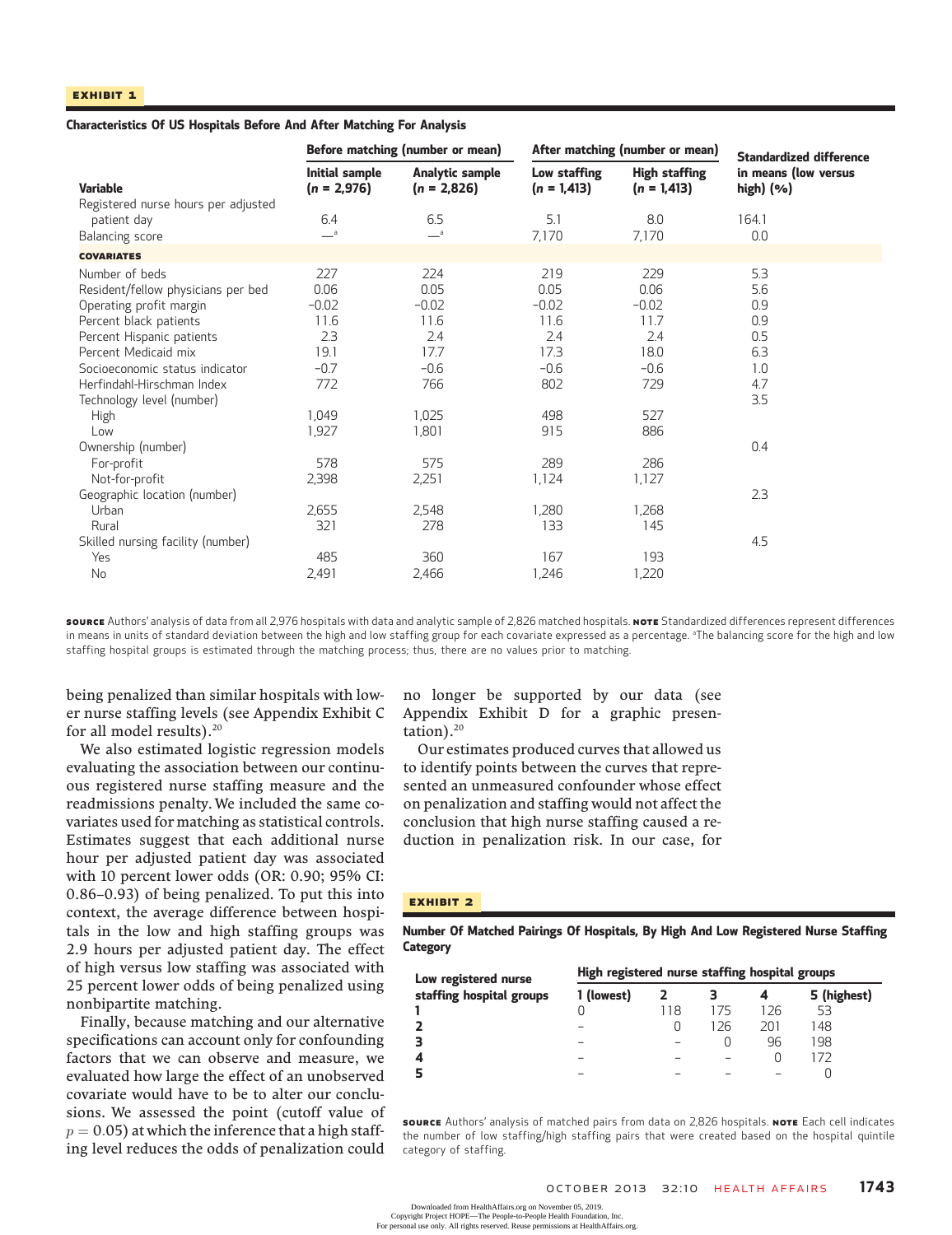#### Exhibit 3

Distribution Of Standardized Balancing Scores By High And Low Staffing Hospital Groups After Matching



source Authors' analysis of data from 2,826 hospitals. Note The figure demonstrates the outcome of matching in terms of achieving similarity across balancing scores for hospital groups with high and low nurse staffing. The boxplots show that the scores for the high and low staffing groups of hospitals are identical across the distribution. The line in the box is the median, the edges of the box are the twenty-fifth and seventy-fifth percentiles, and the ends of the whiskers represent the most extreme values that are within 1.5 times the interquartile range. A complete version of this exhibit showing outlier values is available in the online Appendix (see Note 20 in text).

instance, the point (1.5, 1.5) represents an unmeasured confounder that increases the odds that a hospital is not penalized by a factor of 1.5 and increases the odds that a hospital has a high level of staffing by a factor of 1.5; this point is between the curves and thus presents strong evidence that a high level of staffing reduces the odds of penalization even if such an unmeasured confounder existed. An unmeasured confounder that doubled the odds of having both no penalty and high staffing, however, lies outside the two curves and would make the effect of staffing on penalization insignificant.

## Discussion

Among a national sample of hospitals, we found that even after closely matching on hospital and patient population characteristics, hospitals with better registered nurse staffing levels were significantly less likely to be penalized under the CMS Hospital Readmissions Reduction Program than otherwise similar hospitals that were less well staffed.

The HRRP was intended to shift organizational behavior by changing financial incentives; exactly how organizations should respond to the incentives is less clear. Our findings point to

management of nurse staffing levels and workloads as a potential system-level intervention through which hospitals can respond to the new regulatory environment.

Benefits For All Hospital Patients Prior studies have demonstrated that better nurse staffing is associated with improved performance on various quality measures, including mortality, failure to rescue, patient satisfaction, and a range of morbidity and patient safety indicators.25 Although the HRRP focuses on a subset of patients, a distinct benefit of improving nurse staffing levels is the potential to improve outcomes for all patients, including other outcomes where staffing has a known effect and that are a focus for CMS value-based purchasing (such as patient satisfaction)<sup>26</sup> and the hospital-acquired conditions program (that is, events that CMS will not pay for if acquired after admission to the hospital, such as certain infections).13,27,28 The ability to implement crosscutting interventions that benefit multiple if not all populations will be increasingly important, especially as the number of conditions that are included in the HRRP's excess readmissions calculation grows. CMS is required to expand the program to include readmissions of patients with chronic obstructive pulmonary disease and patients admitted for elective total hip or total knee arthroplasty for fiscal year 2015.

Supplementary Analysis The mechanism by which better staffing affects readmissions is almost certainly multifactorial in light of the presence of and need for nursing care across all aspects and throughout the duration of patients' hospitalizations. Evidence suggests that nurses with more manageable workloads can do their work more effectively. This is important in the context of readmissions because nurses are responsible for core care processes that have been associated with fewer readmissions: discharge planning, patient education, complication surveillance and intervention, knowledge assessment, and care coordination.When nurses have excessive workloads, however, they cannot complete these important processes effectively, and they are more likely to leave this vital work undone because of competing priorities and a lack of staff and resources.<sup>10-12</sup>

Following our primary analysis, we linked Hospital Consumer Assessment of Healthcare Providers and Systems data from the Hospital Compare database and performed a supplementary analysis to examine whether our matched hospitals differed in terms of patients reports related to two factors that have been associated with readmissions: satisfaction with their hospital experience<sup>29</sup> and whether they were given information about what to do during recovery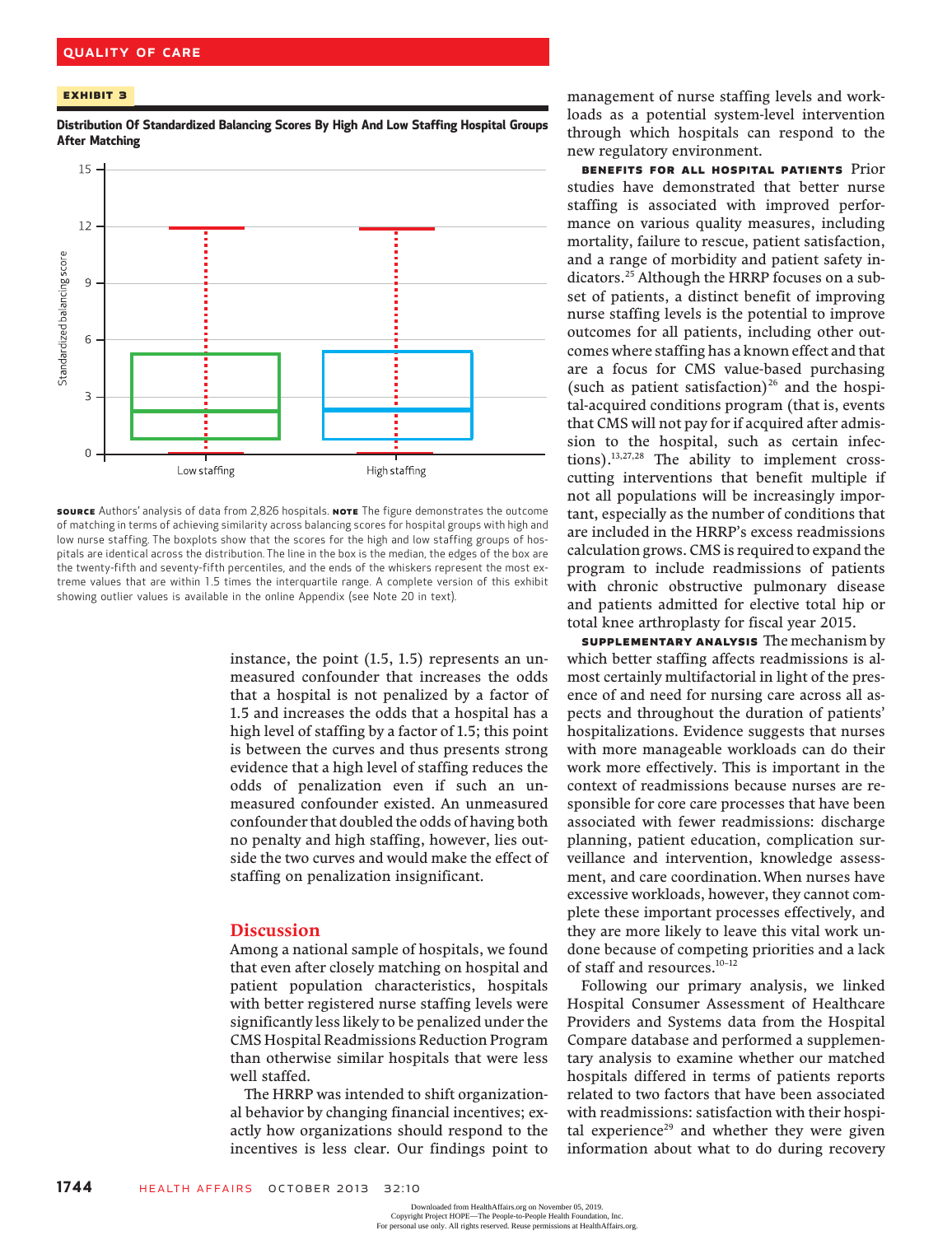at home11 (see online Appendix Exhibit E for results and details of the analysis).<sup>20</sup> We focused on the item regarding information to promote recovery at home because nurses are generally responsible for providing such information and because evidence suggests that it is a care process that can often be omitted when nursing staff is insufficient to match the workload.

We found that a greater proportion of patients in better-staffed hospitals rated their hospital highly and would recommend it to friends and family-factors associated with readmissions<sup>29</sup> and better staffing.<sup>26,30</sup> Additionally, a small but significantly greater proportion of patients in well-staffed hospitals reported that they were given information that would help them recover at home, compared to patients discharged from other hospitals. This is consistent with our prior work, in which we found that a much larger proportion of nurses working in better-staffed hospitals reported being confident that their patients were prepared to manage their own care upon discharge.<sup>10</sup>

Comparability Among Hospitals Matching allowed us to alleviate some concern regarding a central issue in estimating the effect of staffing with traditional regression approaches: that some well-staffed and some poorly staffed hospitals are not directly comparable. By matching, we ensured that there was sufficient overlap between the treatment and control groups in our covariates so that our estimates of treatment effects did not rely too heavily on extrapolation. In addition to basic structural characteristics, we took care to include covariates that have been suggested to distinguish hospitals with an increased likelihood of being penalized for readmissions. Matching, nevertheless, accounts only for measured covariates. To deal with this, we evaluated the robustness of our findings to bias from unobserved covariates and alternative specifications. Our findings were consistent in alternative specifications and insensitive to small to moderate biases.

As in most observational studies, however, the potential for unobserved bias remains. Some of the differences we found and are attributing to staffing might be traced to specific readmission prevention programs. Although we could not measure all of these processes directly, we would not expect these effects to be entirely unaccounted for because of our inclusion of important characteristics that account for differences in the likelihood of engaging in innovative program initiatives—characteristics such as teaching status, hospital size, market competition, and profit margin.<sup>31</sup>

It is not the case, however, that nurse staffing is an intervention that competes with these pro-

#### Exhibit 4

Distribution Of Registered Nurse Hours Per Patient Day By High And Low Staffing Hospital Groups After Matching



source Authors' analysis of data from 2,826 hospitals. Note The figure demonstrates the outcome of matching in terms of achieving differences in registered nurse staffing levels between hospital groups with high and low nurse staffing. The boxplots show that registered nurse staffing levels for both the high and low staffing groups of hospitals are different across the distribution. The line in the box is the median, the edges of the box are the twenty-fifth and seventy-fifth percentiles, and the ends of the whiskers represent the most extreme values that are within 1.5 times the interquartile range. A complete version of this exhibit showing outlier values is available in the online Appendix (see Note 20 in text).

grams. Virtually all hospitals are engaged in quality improvement and readmissions prevention initiatives. Like most hospital quality improvement interventions, however, their implementation is dependent on and often carried out by nurses—in many cases extending the day-today work of nursing staff. This is particularly true for readmissions prevention, where many of the interventions are programmatic formalizations of core nursing processes of care such as discharge preparation, patient and family education, telephone follow-up, care coordination, and case management.We expect that the effectiveness of any readmission prevention program, like any other part of a nurse's job, would depend on having sufficient well-trained nurses to implement it.

Administrative Data Issues The American Hospital Association survey data from which our staffing variable was derived are an imperfect administrative source. There are documented concerns with these data, which we accounted for in part. Also, these data are one of the few nationwide data sources for nurse staffing. Using these data improves the generalizability of our findings on this national policy; they have been used previously in such studies.<sup>32</sup> The data allowed us to look at registered nurse staffing for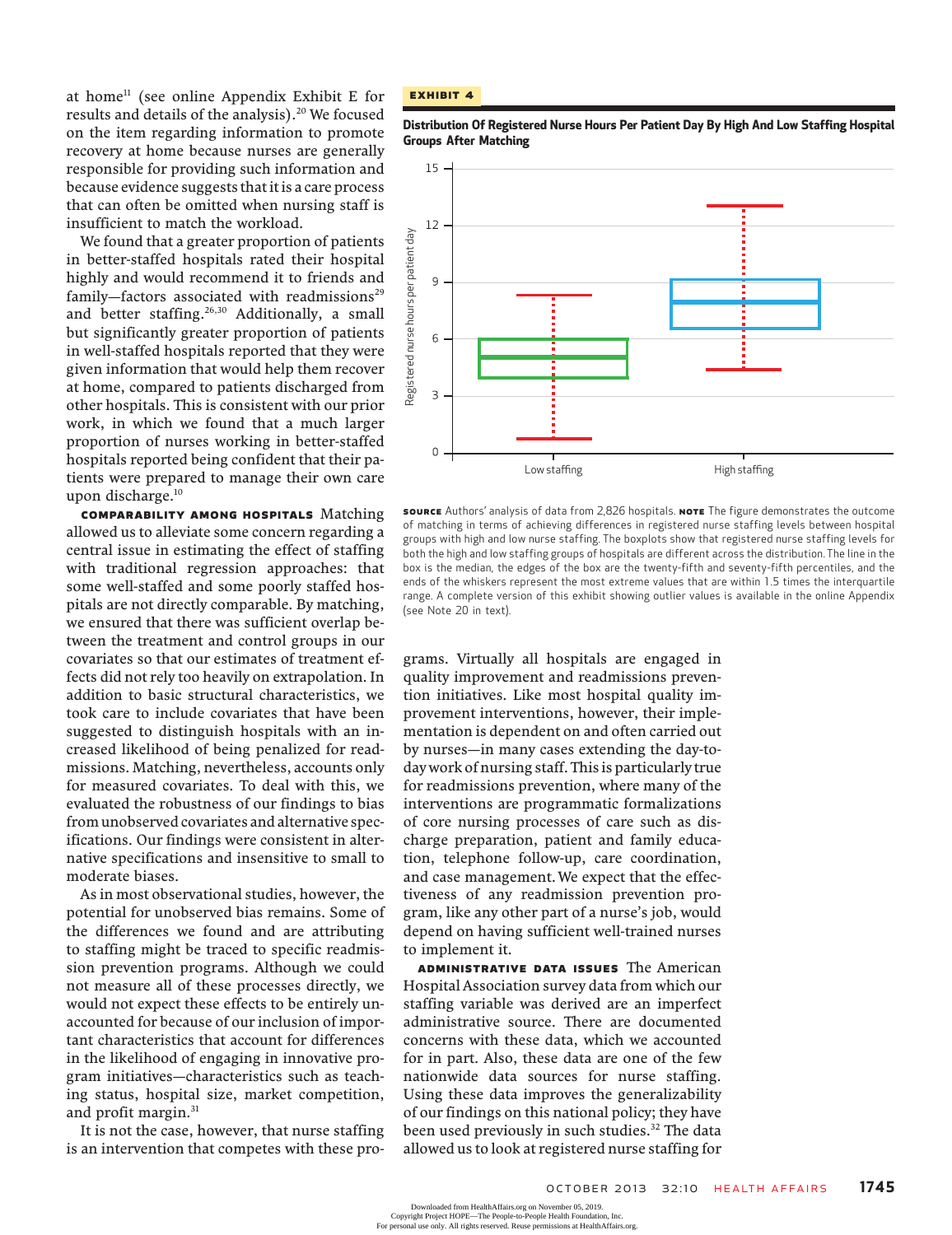the inpatient setting but did not permit us to specifically observe the time nurses spent with patients with the three conditions in question. Research that has directly linked the level of staffing with individual patient outcomes, however, is consistent with the literature on aggregated staffing measures and outcomes.<sup>33</sup>

Additionally, research examining the relationship between staffing and readmissions among the Medicare beneficiaries affected by the HRRP shows that the American Hospital Association's staffing measure and a patient-to-nurse ratio derived directly from nurses' reports of staffing are both associated with readmissions.<sup>10</sup> It is also notable that examining the hospitals' HRRP penalties is not necessarily the same thing as examining their actual readmission rates, with which staffing has also been associated. Calculations used for the HRRP are based on shrinkage models, which may mute the penalty for some lowvolume hospitals, given their actual readmission rates.<sup>34</sup>

Tools For Improving Hospital Nurse **STAFFING** There are multiple approaches to achieving better nurse staffing levels. Variation in hospital staffing models and practices are largely within the scope of hospital administrators and managers. Our findings suggest that even when we match hospitals on conditions commonly cited as being limiting factors for taking action—market factors, financial margins, and the racial and socioeconomic composition of the hospital patient population—differences in staffing determine whether otherwise similar hospitals will be penalized under the program. This highlights an opportunity for administrators to focus on their nursing workforce as a means of addressing readmissions.

There are also policy tools that can improve staffing levels, including mandated minimum staffing levels, benchmarking and payment incentives based on nurse staffing and work environment quality, and public reporting of nurse staffing levels. California is the only state that has established extensive limits on the number of patients that hospital nurses can care for at a given time. In Massachusetts, however, there is an active campaign by the state's largest

nurses' union to put a question to voters on the November 2014 ballot that would limit acute care hospital nurses' workload.35

At the federal level, a bill recently introduced in the 113th Congress, the Registered Nurse Safe Staffing Act of 2013 (H.R. 1821), proposes requiring hospital nurse staffing committees, made up largely of nurses, to develop unit-byunit plans to determine the appropriate number and mix of nursing staff. The bill also proposes adding nurse staffing and nursing-sensitive outcomes to the set of publicly reported data on the CMS Hospital Compare database, where hospital readmissions data are now being reported.

Such public reporting laws are often intended to improve safety by motivating providers to change behavior (for example, to increase staffing) as they benchmark against each other or by informing patients' choices to encourage them to select better providers (for example, those with better nurse staffing levels). Combining system-level policy mechanisms with effective transitional care, discharge planning, telehealth, and care coordination programs $4-7$  that target high-risk patients may prove to be the most effective approach for reducing readmissions.

# Conclusion

The Hospital Readmissions Reduction Program, passed as part of the Affordable Care Act, is intended to bring hospitals' financial incentives into alignment with payers' and patients' quality and value goals. Our findings highlight a component of the hospital care delivery system that can be targeted to limit hospitals' exposure to readmissions penalties while improving patient outcomes. By focusing on a system factor such as nurse staffing, administrators may be able to address multiple quality issues while reducing their likelihood of penalty for excess readmissions. Policy makers also may be able to gain traction on readmissions and their attendant costs through policy that creates a care environment sufficiently staffed and resourced to allow health care providers to do their work most effectively.  $\blacksquare$ 

A previous version of this article was presented at the AcademyHealth Annual Research Meeting, June 2013, in Baltimore, Maryland. Funding came from the National Institute on Aging

(R01AG041099-01, McHugh), the Robert Wood Johnson Foundation Nurse Faculty Scholars program (McHugh), the Penn Institute for Urban Research (McHugh and Berez), and the Leonard Davis

Institute of Health Economics (Berez). The authors gratefully acknowledge the assistance of Mikaella Hill with manuscript preparation.